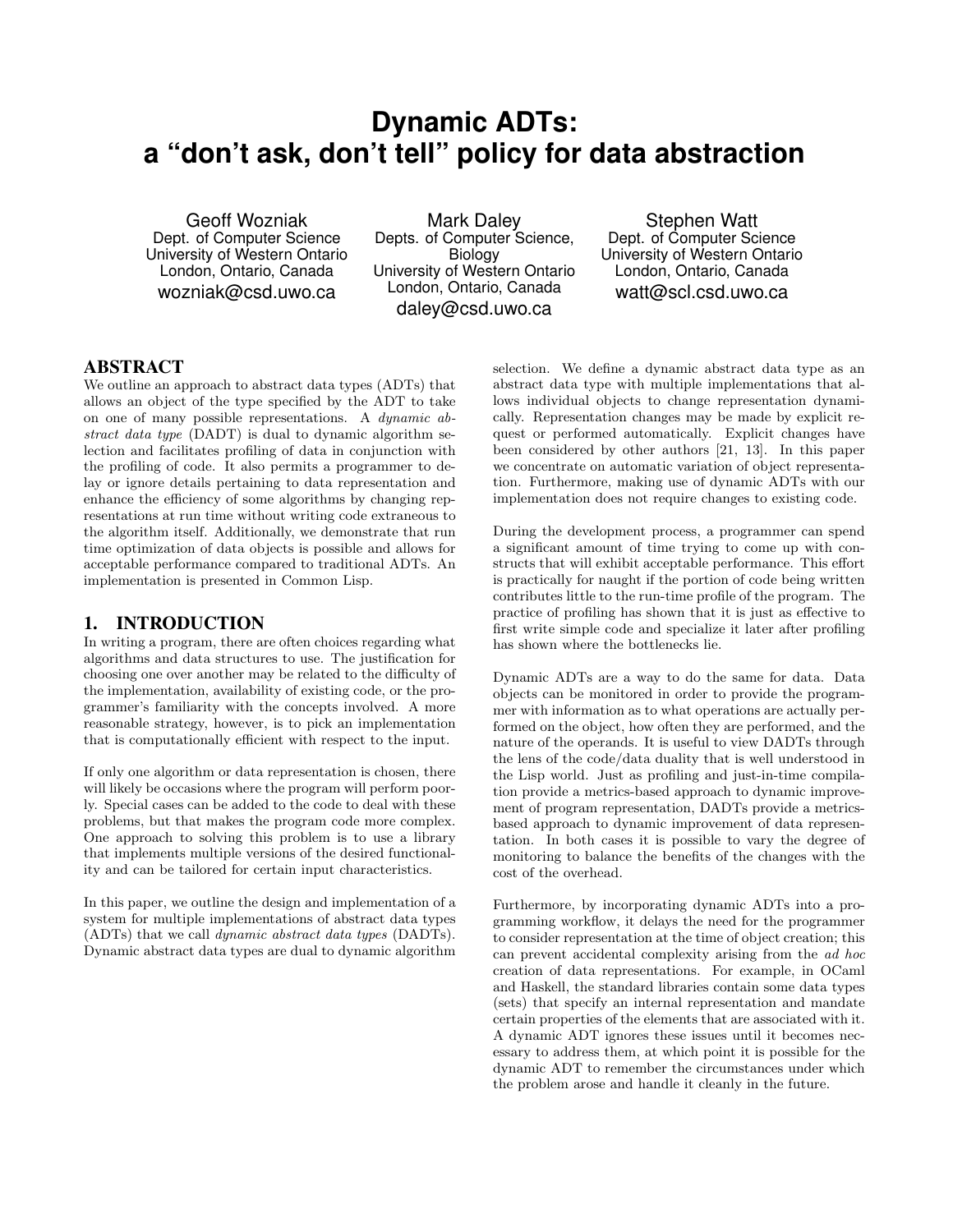Dynamic ADTs also facilitate a reactive form of data structuring and operation support using predefined conditions. For example, the act of filling a set with integers is enough to know that the minimum element can be found without stating that the set will contain only integers. This can be achieved by monitoring the activity of a set object and responding to an operation requiring an ordering by changing the representation to accommodate the operation, assuming the preconditions for the operation are met.

It is common to have situations where changing an object's representations is beneficial. The computational complexity of many algorithms is greatly influenced by the representation of the data structure being operated on. With sets, the fundamental operation of membership can be constant when hash tables are used, but is  $O(n)$  or  $O(\log n)$  for lists and balanced trees, respectively. The all-pairs shortest path problem for graphs can be solved in  $O(|V|^3)$  using a matrix representation instead of  $O(|V|^4)$  for the adjacency list, assuming the graph is dense [5, chapter 25]. In fact, any graph algorithm that performs extensive lookup of edges is better served by a matrix representation as finding the existence of an edge is effectively constant. Other times, computational complexity may be less important than raw performance. Choosing a representation that fits in cache is preferred to one that does not, even if the complexity of the algorithm on the available representations is the same.

Reconfiguration of the underlying structure of a data type is similar to the notion of a dynamic ADT. Hash tables are commonly implemented so that they are resized when the number of keys reaches a certain threshold. This is an effective technique for preventing a high number of accesses to find a key in the average case [11, section 6.4]. Resizing involves allocating a new table and re-inserting all the keys, which is fundamentally the same as changing the underlying representation.

With DADTs, the ADT is not bound to a single representation at run time and the programmer no longer implicitly requests a specific structure when creating an object. Furthermore, the ADT is not required to hint at its internals. In this sense, we informally refer to DADTs as a "don't ask, don't tell" policy for data abstraction.

In summary, DADTs demonstrate the following advantages over traditional ADTs:

- by facilitating the profiling of data objects, a metricsbased approach to data representation can be achieved without adding special cases to existing code;
- decisions regarding representation can be delayed during program development;
- allows for optimizations at run time through the monitoring of data objects.

The remainder of the paper is organized as follows: Section 2 outlines definitions, principles and the protocol used by interface operations for DADTs; Section 3 gives an example of a DADT for sets; Section 4 demonstrates various optimization techniques; Section 5 provides a discussion of



Figure 1: Basic outline of the approach. When some operations are executed, certain data objects passed to them are monitored and may be changed based on information in a knowledge base.

related and future work. Source code for the implementation is publicly available (see [23]).

## 2. OUTLINE OF A DADT PROTOCOL

The basic outline of dynamic ADTs is shown in Figure 1. Instances of dynamic ADTs have information associated with them that is accessed by a monitor when certain operations are executed. The monitor has the ability to change the representation of the actual data object contained within the instance. In this section, we describe a protocol used by interface operations of dynamic ADTs to perform the extra work alluded to in Figure 1.

We define an abstract data type as a set of functions that define an interface, called the interface operations, and one or more implementations that can be captured in an object that structures data in some manner such that the interface operations adhere to their semantics when operating on the object.

Formally, a dynamic abstract data type is an abstract data type whose instances contain a data object that works with a specific implementation of an abstract data type as well as extra information about that data object. An instance of a DADT (also called a DADT object) works in the same manner as the contained data object, that is, the operations defined for the contained data object are also defined for the DADT object. It is possible (and likely) that the data object contained in a DADT object is one of multiple representations. This means the interface operations defined for the DADT cannot rely on a specific data layout and must make use of the interface operations for the data objects themselves. The data object contained with a DADT object is called the current representation of the DADT object. An interface operation that operates on the current representation is called an actual (interface) operation. A dynamic abstract data type protocol is a procedure for collecting information about a DADT object's current representation and altering it with respect to certain conditions.

First, we note that the class of a DADT object is not a subclass of the current representation because, strictly speaking, it is not inheriting behaviour but rather observing the original object. As a consequence, the interface operations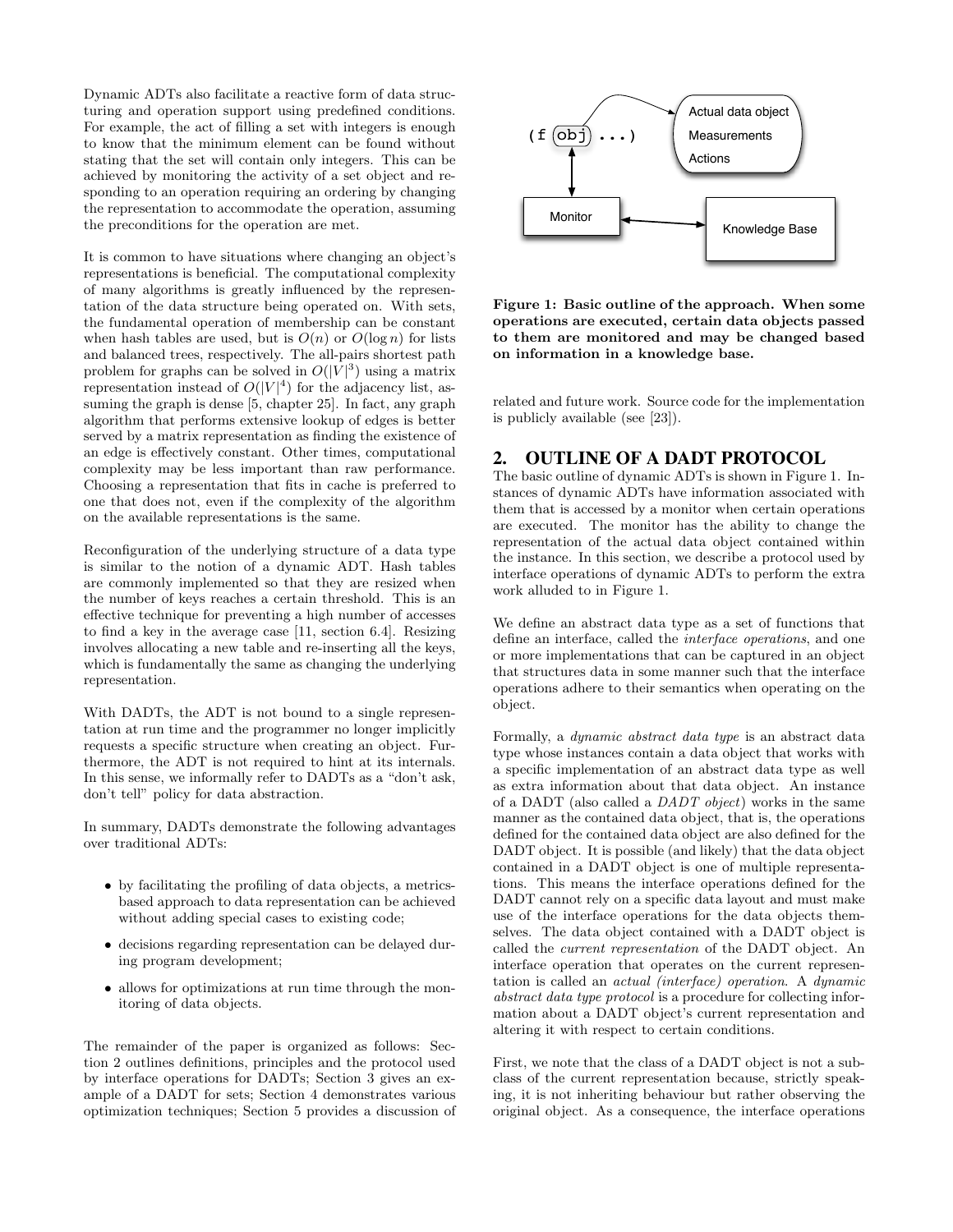must also be wrapped (but not necessarily re-implemented).

DADT objects have slots to hold information from observations and associations with actions. Information can be collected and actions can be taken when the interface operations are executed. Note that an interface operation is an operation that is specifically meant to work on DADT objects. Stipulating that DADT objects can collect information in other contexts would mean changing existing code bases, something we want to avoid. We think this is a reasonable restriction. There may be merit to letting objects observe their environment in other situations, but it is not clear that this is worth the effort.

An interface operation has three primary tasks: execute the expected functionality associated with the operation (which likely involves invoking the actual interface operation on the appropriate data), allow the DADT object(s) passed to the operation to collect information, and allow the same DADT object(s) to perform actions. Strictly speaking, the only task that is required for a working program is performing the expected operation. The others constitute the extra work. Thus, we will examine them more closely.

Collecting information. Within the context of interface operations, there are a multitude of things that can be observed. We may want to examine the arguments to the interface operation, the data contained in a DADT object, or observe the time taken to perform the actual operation. For simplicity, we designate that there be two points where an observation or measurement take place. These two points will be known as the initial and final measurement points (or stages), respectively. The initial measurement must be taken prior to the execution of the actual operation and the final measurement must be made afterwards.

To indicate what should be measured, each DADT object is associated with a set of other objects called resources. Resources are data stores for observations. When a measurement point is reached, a function is applied to each resource and passed data for making an observation. Thus, different types of measurements are indicated by the different resources associated with a DADT object.

One important point remains with respect to taking measurements: communication. In order to make an accurate measurement, it may be necessary to store an intermediate value with the initial measurement and use it to compute a result with the final measurement; the canonical example here is execution time. We will call such values intermediate resource values and dictate that if a value is returned when an initial measurement is taken with respect to some resource, that value is made available when the final measurement (if any) is taken.

Detecting conditions. Also associated with DADT objects are actions. An action will likely only be taken if some condition is met. Similar to measurements, the possibilities for actions are numerous. What is problematic is that after one action is taken, it is likely to affect the outcome of other actions. This may or may not be desirable. To deal with this situation, we divide the types of actions into two groups: those that have an effect on the current representation and

those that do not. Since the current representation is the focus of the actions in the first place, it seems reasonable to consider it the point of differentiation.

We call actions, possibly with a condition attached to them, triggers. Triggers that have a direct effect on the current representation are called active, whereas ones that do not are passive. Each DADT object is associated with a (possibly empty) set of triggers that are all run in succession at the same point in the execution of an interface operation. The reason for grouping them together in such a fashion is a pragmatic one. Specifying a precise time for running a trigger would become too complicated outside of simply writing every interface operation manually.

The specification for triggers, however, is more involved than would first appear. There are still some important points to consider:

- In what order are the triggers to be run?
- How can we prevent one trigger from affecting the conditions of another?
- How are triggers handled when multiple DADT objects are considered in tandem?

The first concern can be addressed by providing a mechanism by which triggers can be sorted, although for most purposes, the order in which they are provided is sufficient. For the second, we will take the approach that if a trigger is active, any subsequent triggers will not be run. (This is analogous to the cond form.)

The final concern (multiple DADT objects) is the most troublesome. Triggers are associated with individual objects and thus, are ill-suited for dealing with cases where objects must cooperate in some manner. For example, if  $O_1$  and  $O_2$  are DADT objects passed to an interface operation, it may be the case that a trigger for  $O_1$  could alter its current representation such that it is no longer compatible with the current representation of  $O_2$  when passed to the actual interface operation.

To solve this problem, we introduce a different classification of triggers that ensure compatibilities between multiple DADT objects as well as any other conditions. These are called class triggers because they are associated with the class of DADT objects and not the DADT objects themselves. A non-class trigger is called a local trigger. Class triggers behave as local triggers except that the conditions in which they are run are mutually exclusive: if class triggers are executed then local triggers are not and vice versa.

Finally, we stipulate that a trigger is given access to three things: the DADT object(s) the trigger is associated with, the interface operation from which the trigger is being called and the arguments passed to that operation. This provides the context in which the trigger is being executed.

Common experiences and feedback. At this point, we have enough to enable a DADT object to make observa-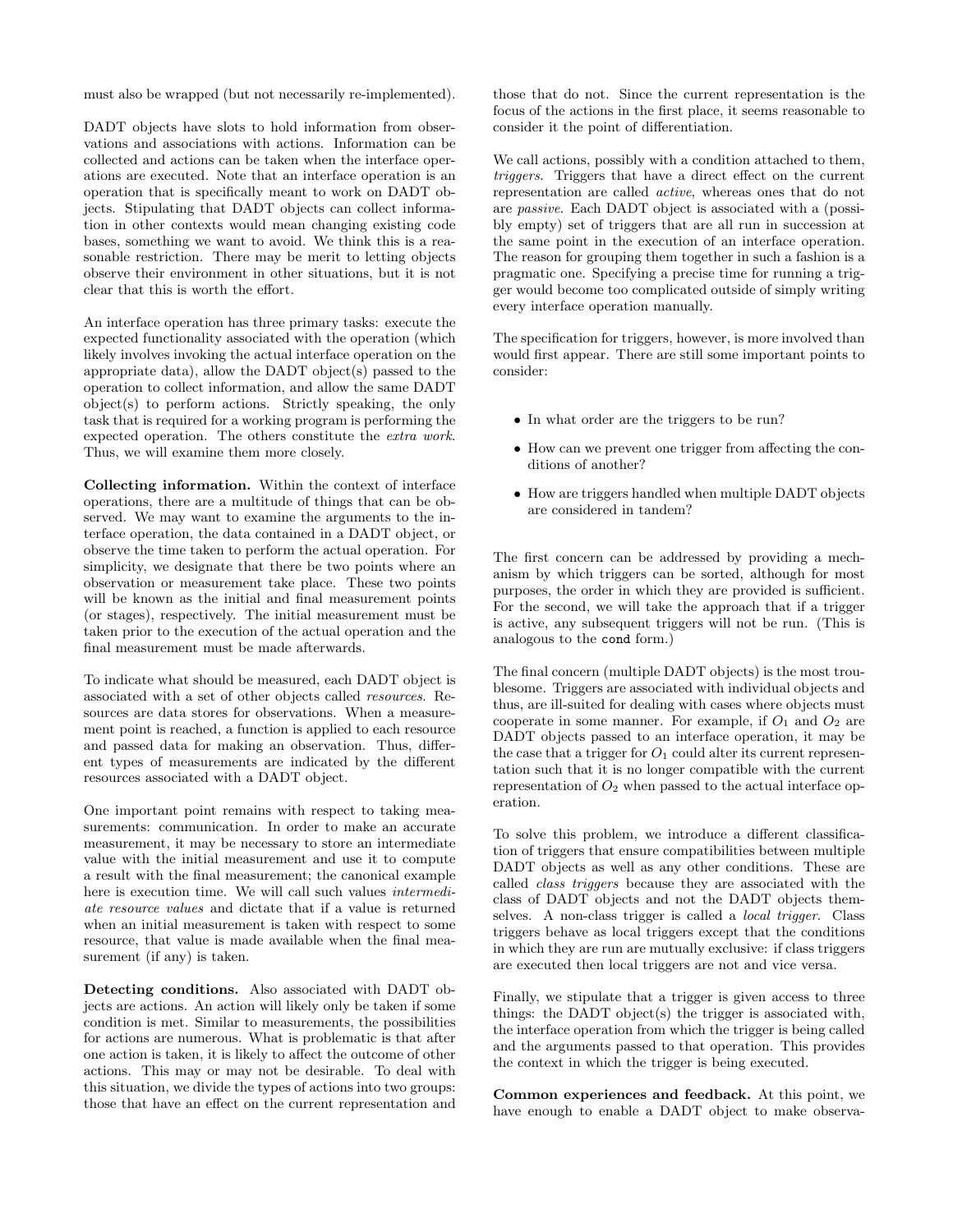

Figure 2: The usual order of operations taken for an interface operation. The dashed lines indicate values set by or passed to different stages. The solid lines represent the flow of control.

tions about the context in which it is used (to a limited extent) and act on that information. However, any such data can only be accessed by a single DADT object, that is, the DADT object that makes the observation. It would be useful to allow different DADT objects to share "experiences" with each other in order to determine what constitutes a common situation in a context outside of a single object.

We will provide three primary contexts for sharing information: local, class and global. The local context is that of an individual DADT object. Class context refers to a class of DADT objects and the global context is the environment of the computation. Each portion of information within a context will be called a directive because they are used to guide the behaviour of DADT objects.

The set of directives available to a DADT object can be thought of as a knowledge base from which the object can determine behaviour based on observations. By adding to the knowledge base, it is possible for DADT objects to choose reasonable defaults in the absence of certain information.

Furthermore, directives provide a convenient way to communicate information in the event of an error. If a situation arises in which a DADT object does not know how to proceed, it is conceivable that an error could be signaled which prompts the user for guidance. The answer can then be stored for future reference and if the situation is detected again, the previous experience can be drawn upon to prevent further interruption.

Summary Figure 2 provides a summary of the usual execution of an interface operation.

### 3. A DYNAMIC SET

To demonstrate use of the protocol, we will outline the implementation of a set data type in which individual objects observe how they are being used and adjust aspects of themselves to meet certain conditions.

We start by noting that the contents of a set have a profound impact on the behaviour of a set in a programmatic setting. Most issues that arise with the specification or representation of a set are a result of what we intend (or expect) the contents to be. One obvious problem is testing for membership by way of equality. In order for the set to behave as intended, it is important that the notion of equality meet with expectations. The situation is further complicated by the desire to provide the convenience of ordering statistics when the situation presents itself. When the elements of a set have a "natural" ordering, we would like to take advantage of it.

In both of these cases, it is the type of the elements contained in the set that have the most significant effect on its structure and the operations it supports. Thus, we will build a set that monitors the types of the elements put into it, and watch for the conditions that affect how to test for equality within a set and whether the elements can be ordered based on some commonly accepted methodologies.

First, a word on types. In order to accommodate common situations, it may be convenient to think of 5 and 5.0 as the same thing: a number. The two primitives in Common Lisp for getting the type of an object (type-of and class-of) will return a more specialized type than number when applied to these objects. For example, (class-of 5) will likely return a the fixnum class metaobject whereas (class-of 5.0) will return single-float. To facilitate a convenience mapping, we define a function class-of\* that returns a common supertype for some objects (namely numbers and strings) so that the minutiae of type specialization can be avoided when desired. This mapping can be changed to meet the user's needs.

Lastly, we note that taking advantage of the common situations (such as using class-of\*) is not mandatory. If specific parameters are provided for equality testing or ordering, such parameters take precedence over any defaults decided upon by the system.

# 3.1 Interface

The interface for sets will consist of the usual set functions as well as some ordering statistics operations, such as nth-smallest and nth-largest.

In order to reliably keep track of the types of elements within a set, we stipulate that the only operations that add or remove elements from a set are insert-element, delete-element and clear; no other operations may manipulate the underlying representation to change the contents.

#### 3.2 Resources

We only need to keep track of the types of elements that are present in a set; however, we must know how many of each type are present to reliably handle some situations. Without the number of each type present, we would not know when some type is no longer present without investigating every element in the set. This is not desirable.

To define a resource for the protocol, we define a class that collects the information we need. Then, the protocol operations that facilitate such information collection are specialized to that class. For purposes of collecting type information about the elements in the set, we focus on the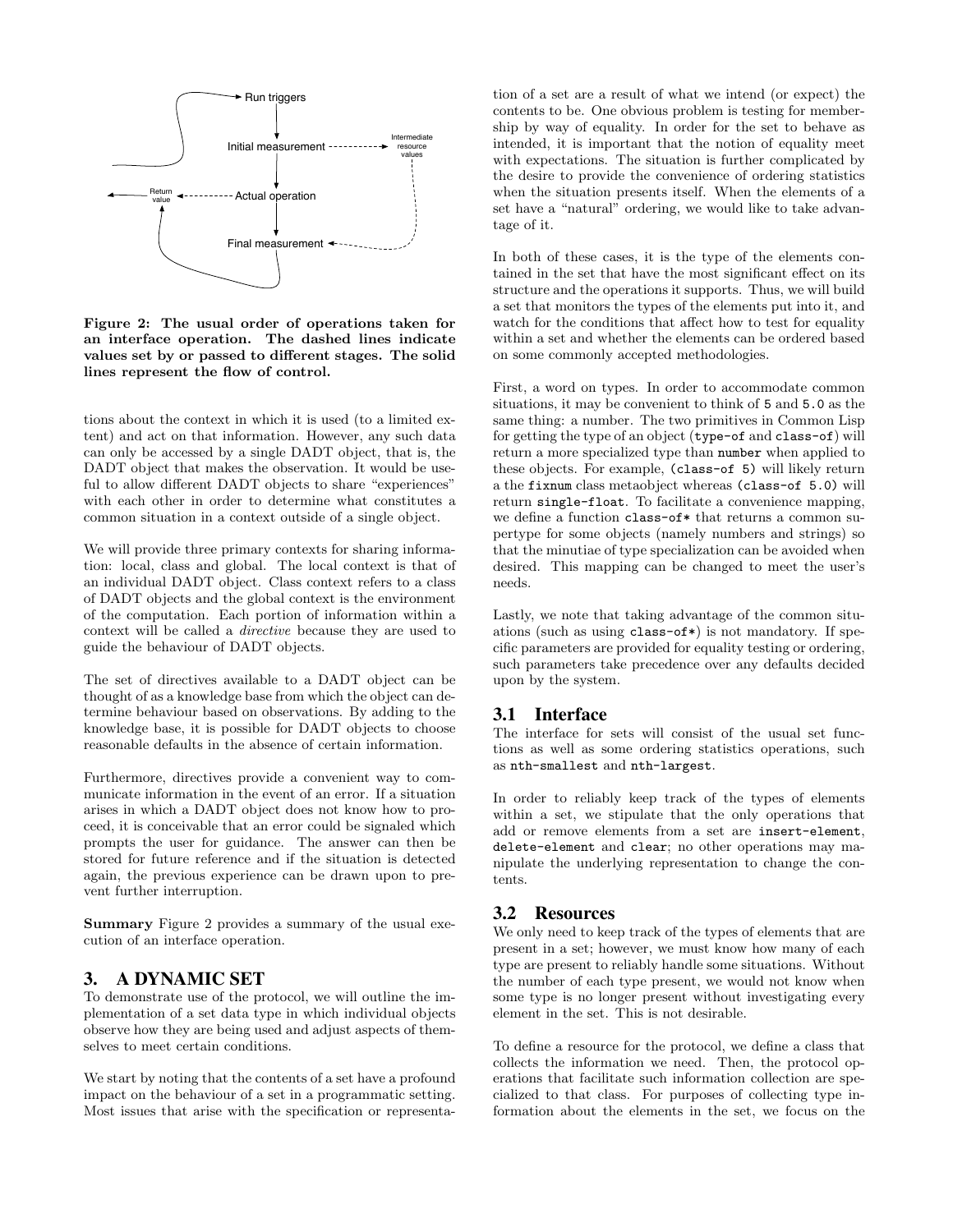```
(defmethod measure-resource-initial
    ((tc type-counter) set
     (op (eql 'insert-element)) args)
 (let ((elem (args-required args 1)))
    (unless (member-p set elem)
      (increment-counter tc (class-of* elem)))))
```

```
(defmethod measure-resource-initial
    ((tc type-counter) set
     (op (eql 'delete-element)) args)
 (let ((elem (args-required args 1)))
    (when (member-p set elem)
      (decrement-counter tc (class-of* elem)))))
(defmethod measure-resource-initial
    ((tc type-counter) set
    (op (eql 'clear)) args)
 (clear-counter tc))
```

```
(defmethod reset-resource ((tc type-counter))
 tc)
```
Figure 3: Specialization of the protocol functions for taking measurements by counting the types of each element present in a set.

operations insert-element, delete-element and clear.

The class for collecting the information is called type-counter and the operation specializations are given in Figure 3.

The function measure-resource-initial is called on each resource when the initial measurement stage is executed. It takes four arguments: the resource to measure, the current representation of the DADT object the resource is associated with, the operation the resource is being measured from (as a symbol) and the arguments passed to that operation as a single object. The operations that require measurements are specified in the lambda list. The call to args-required returns the second required argument (indexing starts at 0), which is the element to be inserted or deleted. We then check to see if the element is present or not and adjust the type counter accordingly.<sup>1</sup>

The function reset-resource is called when the current representation of a DADT object is changed. The function should return an instance of the resource class. In this case, the resource is not affected by a change in the current representation so it simply returns the resource object passed into it.

The function measure-resource-final is called on each resource when the final measurement stage is executed. Since no measurements need to be taken in the final stage of resource measurement, we do not define any methods for it.

Each resource function mentioned above has a method where each argument is specialized to the class t; this method does nothing, so there is no need to define methods for the default case.

# 3.3 Triggers

In the definition of a DADT, defining triggers is the most complicated part of the process. This is because triggers are meant to detect conditions that arise from the use of the DADT objects and act on them. Some conditions can be particularly complicated to act on, especially if the fuzzy goal of familiarity is desired.

The conditions we need to detect with a dynamic set amount to ensuring that the equality function within the set properly handles the different types of elements present, and changing the current representation to facilitate ordering statistics when possible. Intuitively, these are straightforward conditions to detect and act on. In practice, there are many subtleties to consider.

Instead of discussing all the problems involved, we will outline the basic framework used to solve them. The primary tool used to infer what course of action to take is a simple knowledge base of previous situations and specified preferences made available to the triggers; these are made available through directives. For example, the knowledge base holds the names of functions used to test for equality between elements of the same type and how confident we are in those functions. In the knowledge base, the class number may be associated with the function equalp with high confidence because it meets the normal expectation of equality for numbers (that is, (equalp 5 5.0) is true). The other standard equality functions may also be associated with number, but with lower confidence: while they will not fail, they don't work in the expected fashion. The knowledge base is also used to define the "natural" ordering function for different types.

To ensure the equality testing function is reasonable, a trigger is defined that adjusts the current representation when an element is inserted into a set. If this element is not of a type that is handled properly by the equality testing function in the current representation, then the trigger adjusts the representation to work as expected with the given types.

There is also the issue of the computational efficiency of the current representation. The trigger should strive to pick the best possible representation based on the equality functions specified. For example, if all the elements work best with equalp, then a native hash table representation is likely to be the best choice. More complex representations can be selected when multiple equality functions are necessary to exhibit expected behaviour.

Deleting elements is somewhat simpler. In this case, when the number of elements of a certain type in the set reaches zero, we may be able to undo the changes made earlier to the current representation. In this case, care must be taken in specifying when such a trigger is run. It cannot happen before the element is actually deleted; the reconfiguration of the current representation may adversely affect the actual operation's execution. Thus, the trigger that compacts a

<sup>1</sup>Strictly speaking, we should verify that the element is present or missing by mandating that the insertion and deletion functions return whether the element was deleted or not, but this requires considerably more work (although doing so is possible). For simplicity, we won't second-guess the actual interface operation.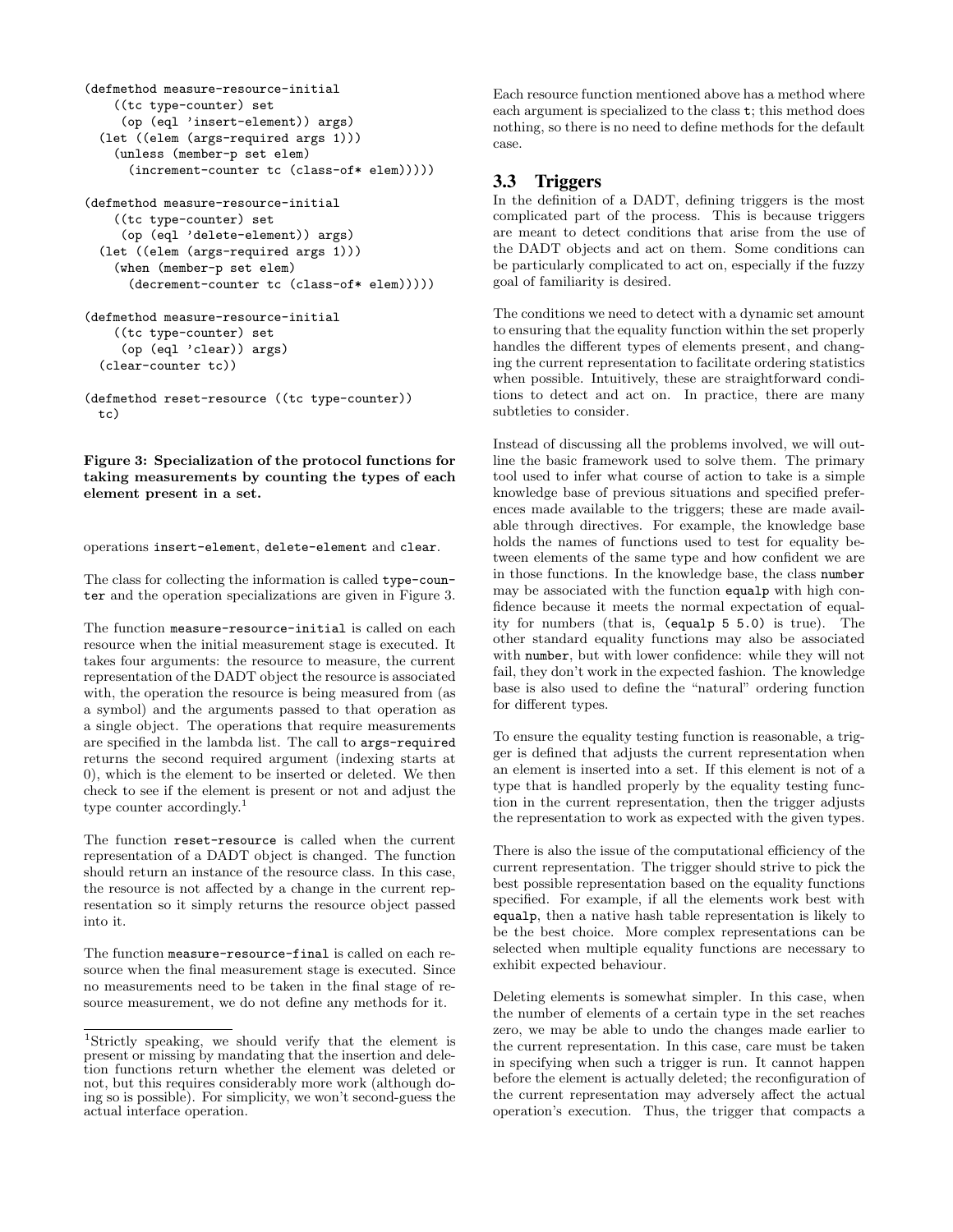```
(defun compaction-trigger (dset op args)
 (declare (ignore args))
 (when (compaction-condition-met-p dset op)
    (compact-set dset)
    (values nil t)))
```
Figure 4: Example of a simplified trigger for use with dynamic sets (dsets).

representation must be run on some operation following the deletion or immediately following the deletion.

Handling ordering operations is straightforward: if an operation that requires an ordering representation is performed, the trigger verifies that the contents can be ordered in some known way and then changes the current representation to one that supports the ordering operations if it does not already. There is no need to revert the representation back since an ordered representation supports all other set operations. It will only change if an element is inserted that is not compatible with the ordering relation or the equality testing function.

The triggers outlined above are meant to make common situations easy to work with by recognizing them and adjusting the current representation to prevent an error. Nevertheless, some situations will not be recognized because the knowledge base does not contain anything meaningful about them. Some situations are legitimate errors, but others may be something we can recover from. This can be accomplished by invoking a restart when a lookup to the knowledge base returns an unrecognized condition. This restart can query the user to indicate how to correctly manage the situation, saving the information for later.

Triggers are defined as functions that take three arguments: the DADT object the trigger is associated with, the operation the trigger is being called from (as a symbol), and the arguments passed to that operation. It returns two values, the second of which is significant in the current context. When the second value is  $t$ , it states that the trigger is active; otherwise, it is passive. We do not include the complete code for a trigger – the listing would be too long – but the basic code for the trigger used to compact the representation is given in Figure 4.

#### 3.4 Class definition

Defining a class for DADT object is done using define- -dadt-class. It is an extension to defclass that properly sets up the superclasses and default initialization arguments. It takes a list of superclasses and slots as defclass, but allows more class options. Most class options correspond to the slots that hold the metadata for the current representation. There is also an option to provide the default representation of the data object being observed.

The example in Figure 5 defines a class dset. It dictates that an instance of a dset will be created with the local triggers indicated above and an instance of type-count as

```
(define-dadt-class dset ()
  ((strict-p :initform nil
             :initarg :strict-p
             :accessor dset-strict-p))
  (:local-triggers insertion-trigger
                   compaction-trigger
                   orderable-trigger)
  (:resources type-count)
  (:default-rep unordered-set))
```
Figure 5: The DADT class definition for sets.

its only resource. Also, the default type for the current representation is an instance of unordered-set.

We also define a slot strict-p that indicates whether the set object is strict or not. A strict instance of dset is an instance where the user has explicitly provided certain options meaning that the triggers should not try to adjust for common situations; in this case, the user knows what should be used and is being direct.

#### 3.5 Operation definitions

The operations defined on DADT objects must conform to the expected semantics of the operations as if they were defined for regular objects. Additionally, DADT interface operations may need to perform the extra operations of the DADT protocol. Considerable flexibility is permitted in defining interface operations so that complex situations can be addressed when needed, but reasonable defaults are provided so that the operation can be defined easily.

To demonstrate the flexibility of DADT operation definition, we give some examples with explanations of the features present. The first example is a simple operation where the defaults are adequate. This is given in Figure 6 (A).

The define-dadt-operation macro takes four arguments: the name of the DADT class the operation is defined for, the name of the function, a lambda list suitable for defmethod and an optional body. In this case, the body has not been given, meaning the defaults will be used. This defines a method on the member-p function with the given lambda list. The arguments specialized to the name of the DADT class are assumed to be the significant arguments, that is, the arguments representing DADT objects whose current representations must be passed to the actual interface operation for the operation to be executed correctly.

The body of the method will perform the following actions (see Figure 2):

- 1. Run the triggers for each significant DADT object.
- 2. Take the initial measurement for each significant DADT object.
- 3. Execute the actual interface operation which is assumed to be a method on the same generic function – substituting the current representation of each significant DADT object, saving the results.

 $^2 \mathrm{The\ first\ is\ reserved\ for\ a\ system\ of\ recommendations\ which}$ is not described in this paper.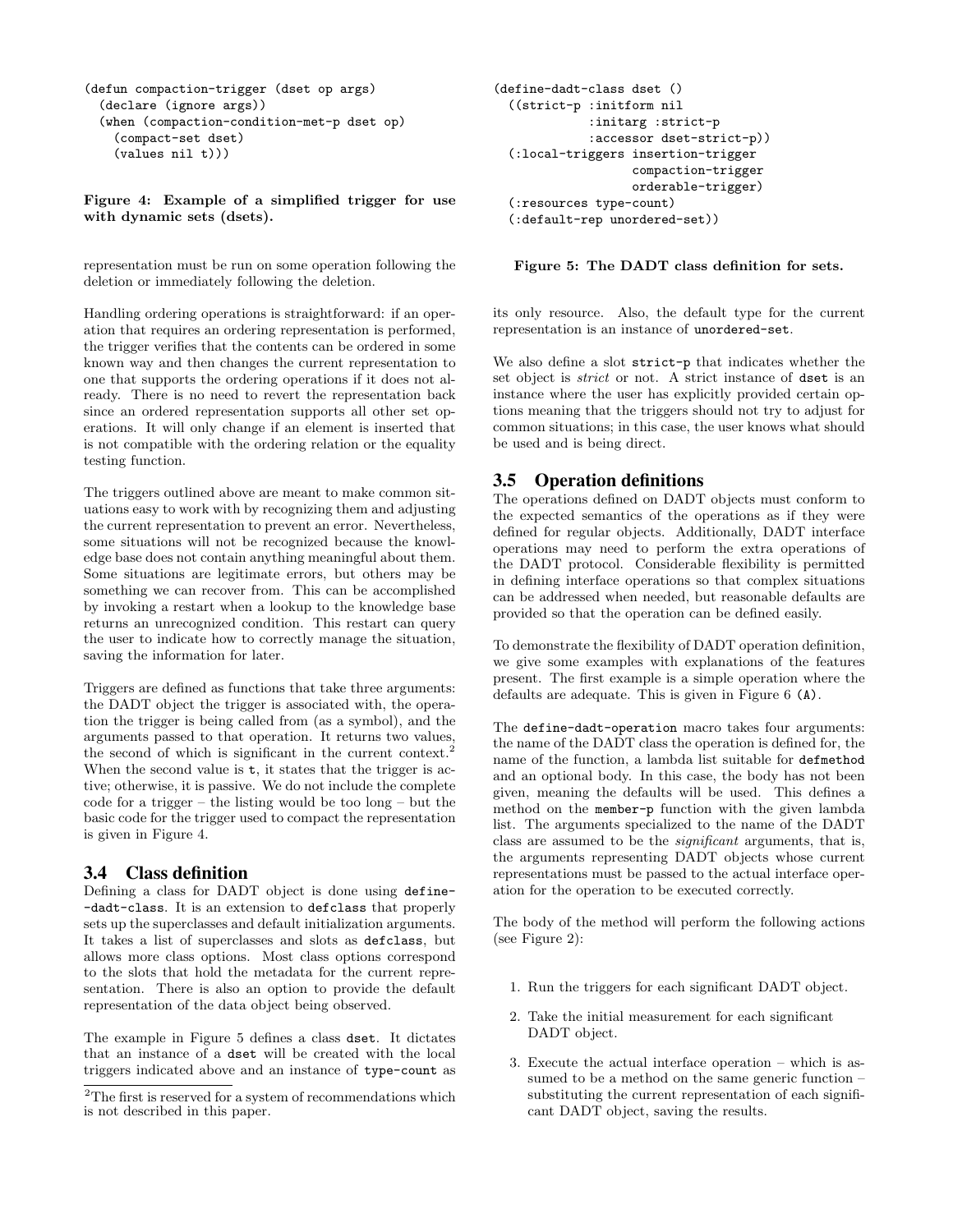```
;; (A)
(define-dadt-operation dset member-p
    ((set dset) elem))
;; (B)
(define-dadt-operation dset insert-element
    ((set dset) elem)
 (declare* (returns (self set))))
;; (C)
(define-dadt-operation dset delete-element
    ((set dset) elem)
  (declare* (manual t))
 (measure-initial)
 (let ((val
          (delete-element (dadt-rep set) elem)))
    (measure-final)
    (run-triggers)
   val))
;; (D)
(define-dadt-operation dset filter ((set dset) fn)
 (declare* (manual t))
 (let ((new (make-dset)))
    (iterate-set set
                 #'(lambda (e)
                     (when (funcall fn e)
                        (insert-element new e))))
```
#### Figure 6: Interface operation examples for a DADT.

new))

- 4. Take the final measurement for each significant DADT object.
- 5. Return the results from the actual operation.

The default is to assume that the actual operation only returns a single value that is not of the type indicated by the first argument to the macro (in this case, of type dset).

The issue of capturing return values is more difficult than would first appear. The actual operation can return zero or more values, but it is the nature of each value that is the problem. A value returned may be one of the current representations, in which case its DADT object should be updated. Another possibility is that a value may be a new object that should be wrapped in a DADT object. The last case is that the value is passed along without being examined or altered.

Properly specifying these types of values is done using an extended declaration for the function definition, called declare\*. An example is given in Figure 6 (B). The returns specification indicates how many values the actual operation returns and how to alter them. In the example given, only one value is returned, but it is the current representation of the set parameter, which is indicated by the (self set) specifier. This means that the current representation of the DADT object set is updated with the first (and only) value returned by the actual interface operation.

When more control is needed over how an interface operation is performed, the manual specification can be provided to the declare\*, which overrides the auto-generated body and allows the user to define the method body. When this is done, each stage of the protocol is available by way of a local function of the appropriate name.

Suppose we want to define the delete-element to run the triggers as the last step in the protocol instead of the first. (We may want to do this so that we could adjust the compaction trigger such that the element to be removed is actually removed before the trigger is run.) An example of this is given in Figure 6 (C). The local functions run-triggers, measure-initial and measure-final allow us to run each extra operation directly. We call the actual operation manually, passing the current representation of the only significant DADT object (the (dadt-rep set) form), save the result then perform the final measurement stage and then run the triggers. The value of the actual operation is then returned.

Finally, we can define operations and ignore the DADT protocol when necessary. Figure 6 (D) shows an implementation of the filter function, which takes a set and a predicate function. It creates a new set containing the elements e of set where (funcall fn e) is non-nil. Note that the the protocol is not needed here because the configuration of the newly created set is handled by the calls to insert-element.

The ability to control how the protocol is performed for each operation is very useful for non-standard cases, but also for optimization and debugging. Although not shown here, it is also possible to redefine each stage locally to inject code for debugging purposes or to alter the basics of the protocol to handle particularly difficult cases.

#### 4. OPTIMIZATIONS

Augmenting objects and operations in the fashion outlined above, unsurprisingly, leads to code that imposes significant overhead. General statements regarding the exact overhead cannot be made in a reliable fashion because the overhead is dependent on what resources and triggers are defined for each DADT object.

Looking at a DADT object, we note that there may come a time during its lifetime where the extra work done by the DADT operations is of no help; the object may have stabilized in that no changes have been made to the current representation and information collected about the use of the object is no longer needed. At such time, the overhead of the DADT protocol is unnecessary.

Recognizing that the overhead of the DADT protocol can be significant and that its usefulness waxes and wanes, a system for controlling the application of the protocol has been devised so that the extra work can be avoided. The system can control both the generation of code for the operations as well as the effect the operations have on individual objects. For the operations, the control comes at evaluation/compile time, whereas objects can further be controlled at run time.

The system for controlling the protocol is done through directives. We define some standard directives that are al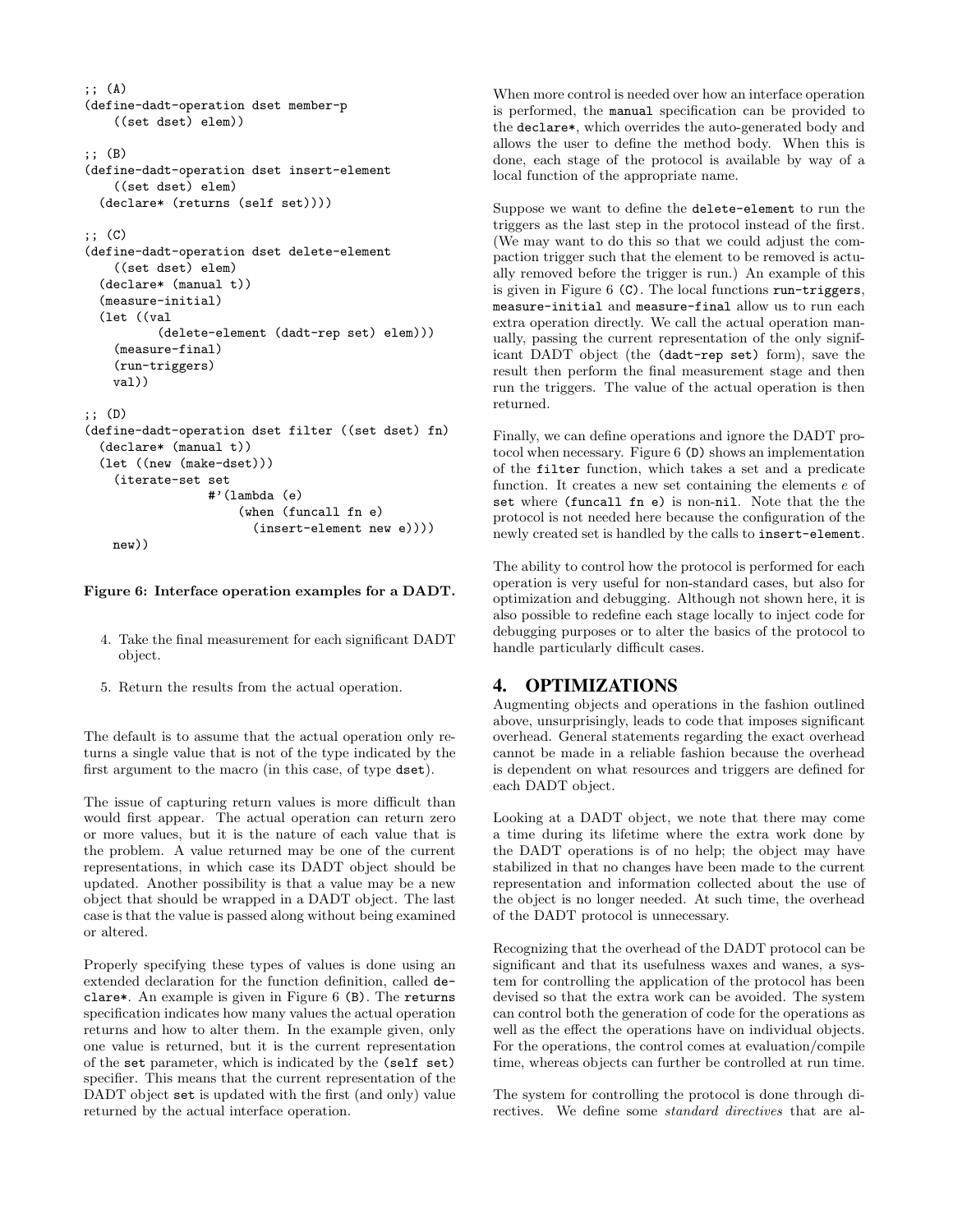ways present. These directives dictate what is to be performed by the protocol at any given time. They can be specified at a global level, for individual operations, DADT classes, and most importantly, for individual objects. The standard directives correspond with the extra operations: run-triggers, measure-initial and measure-final. We also provide a directive dadt-protocol, which is an alias for all three. Each directive is either associated with the value t, nil or no value.

Additionally, we define the directive environment as follows. If a directive has no value in an individual object, look in the global environment. If a directive has no value for a DADT class, look in the global environment. If a directive has no value in the global environment, it is assumed to be nil. The global environment is initialized with each of the standard directives associated with the value t.

For operations, the standard directives dictate how the operation is to be carried out. Within the declare\* form of a DADT operation, each standard directive can be given as a specifier (defaulting to t if not provided). If a directive is associated with nil in the declare\* form, then the code for that stage is not generated for that operation.

If the code for a stage is generated, the value for the directive corresponding to the stage is looked up when the stage is executed. When there is only one significant DADT object for the operation, the object is queried; if there is more than one significant DADT object, the corresponding DADT class is queried. In either case, the stage is executed when the value associated with the corresponding directive is t and not executed if it is nil. (Note that it will never be without one of these two values in the directive environment.)

Directives provide a way to make run time optimizations at the individual object level. If we can determine that an object is, for the most part, not taking advantage of the extra operations, we can set the standard directives within the object to nil and the protocol will no longer be run on that object. Such an optimization does not necessarily preserve the semantics of every operation: it is possible that an operation will behave differently when applied to an object that is employing the DADT protocol versus one that is not. A simple example can be seen with the sets described above. If the trigger that reconfigures the set based on the elements inserted is not run, then any new elements inserted may not result in the expected behaviour (strings being tested using eql instead of equal, for example).

We justify this by noting that high-level optimizations of this kind generally take place on already working programs. Thus, some understanding of the problem likely exists before any large-scale optimization is applied. The approach to program development with the DADT protocol is one of close interaction with the program in order to facilitate rapid realization of an idea. In short, the DADT protocol was designed for working toward a specialized program by starting out with a very general one. Run time optimizations based on statistical inference are provided as another tool for creating sufficiently useful programs.

Due to the wide variance possible in overhead, it is mean-

| Standard directives |        | <b>SBCL</b> | ACL      | CLISP | Mean     |
|---------------------|--------|-------------|----------|-------|----------|
| Local               | Global |             |          |       |          |
| no value            | t.     | 7.94        | 4.87     | 23.3  | 11.1     |
| no value            | nil    | 1.46        | 1.55     | 5.86  | 2.89     |
| t                   | n/a    | 2.46        | 3.24     | 19.2  | 8.35     |
| nil                 | /a     | 0.06        | $0.60\,$ | 4.15  | $1.61\,$ |

Table 1: Execution overhead in microseconds  $(10^{-6})$ for operations on DADT objects associated with no triggers or resources. The Lisp implementations used are SBCL 1.0, ACL 8.0 Express Edition, and CLISP 2.4 running on a 2.16 GHz Intel Core Duo.

ingless to say much about the execution speed of DADT operations when triggers and resources are defined for DADT objects, except that it will be slower than without triggers and resources. To give some idea as to the overhead, we will examine the overhead involved in executing operations when the DADT object has no triggers and no resources. When no triggers and no resources are defined for a DADT object, the overhead is effectively constant, although the constant differs for each possible configuration.

It should be pointed out that in most cases, a DADT operation will be an elaborate wrapper for an already existing implementation of the desired operation. Hence, we do not seek to address the speed of an already existing implementation, but rather analyze the overhead involved with observing and reacting to the situations surrounding the use of the operation.

Table 1 shows the overhead of the execution time in microseconds of interface operations applied to DADT objects with the value of the standard directives found in four different ways compared to actual operations across three different Lisp implementations. The operations were all applied to the same underlying data and the DADT objects had no resources or triggers associated with them. The values of the standard directives were found in four different ways: with the local values empty (that is, the DADT object has no value for the directive) and the global values being either t or nil, or the local value being either t or nil.

The values in Table 1 were obtained by running the following code (where the set is created with suitable directives, if necessary, by the omitted code represented by the ellipsis).

```
(let ((s (...)))
    (time (loop repeat 30000 do (empty-p s)))
    (time (loop repeat 30000 do (size s)))
    (time (loop for i from 1 to 30000 do
             (member-p s i)))
    (time (loop for i from 1 to 30000 do
             (insert-element s i)))))
```
The base value was taken to be the test as performed on a regular set object. The value 30000 was chosen because it provided enough repetitions to account for anomalous times and higher values tended to trigger a garbage collection. The four operations were selected as a sample of simple operations applied to individual sets. The mean overhead across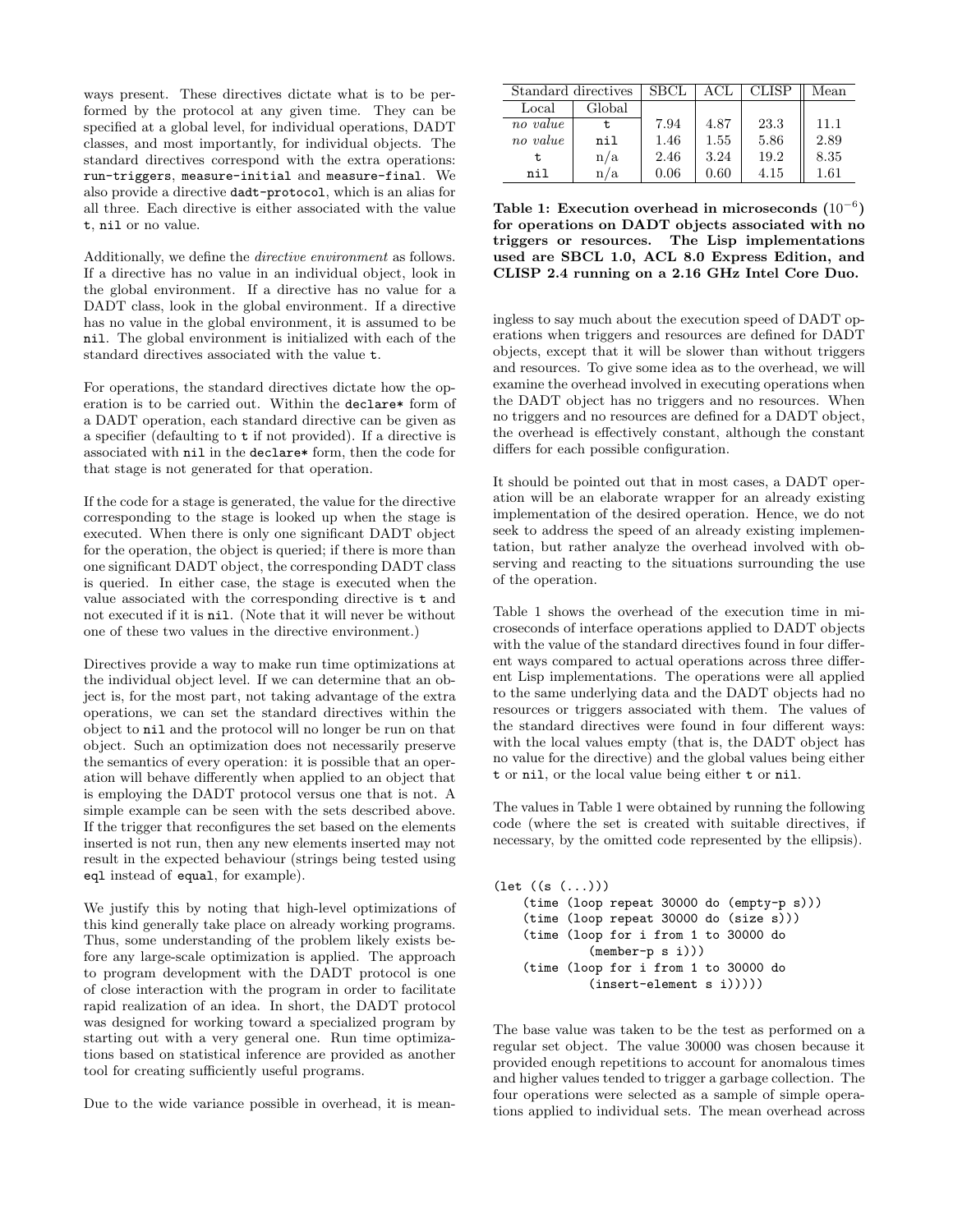the four operations provides the results found for each implementation. The code was compiled using the default compiler settings.

The results show that the overhead can change drastically based on the values of the standard directives and where their values are found; such overhead is directly related to the time needed to execute a function call in the Lisp implementation being used (SBCL seems to be quite good when the directives are set locally to nil). Thus, over many operations, it will be considerably more efficient to disable the protocol locally. This is not surprising. Indeed, it is considerably more efficient to set the directives locally in either case. As these overhead values are for DADT objects with no resources and triggers, the overhead will likely get much higher when the protocol is enabled in an actual program. We would expect that when the protocol is disabled, the overhead would be nearly constant regardless of what resources or triggers are present since the extra work involving them is not performed.

The overhead can be lessened further by defining the DADT operations in such a way that the code to perform the extra operations is not even present. This means that the run time checks to are not done, further reducing the extra work involved. When the protocol is disabled within a DADT interface operation, the operation becomes little more than a wrapper call. There is great flexibility allowed when it comes to enhancing the performance of DADT operations, although removing the ability of an operation to perform any of the protocol should be done with care.

We see that disabling the protocol has a significant effect, but we must find a way to do this at run time. An obvious solution is to use the protocol itself by defining a trigger that will turn the protocol off for individual objects when a certain condition is detected.

The conditions that dictate when a DADT object should have the protocol disabled locally (that is, when the object should be stabilized) are not entirely clear. It is likely that complete information is not available and that a reasonable guess has to be made.

We will build on the previous example of sets. The trigger most likely to alter the current representation is the insertion trigger because sets are going to be populated with elements at some point. (Lots of empty sets aren't generally useful.) However, once a set has "seen" the different types of elements that will populate it, the insertion trigger is not of much use. It is likely that the different types that will be present in a set will be seen relatively early with respect to the insertion of elements. If we program in a functional style, then it is also likely that once a set is populated, it will not be changed again.

Using these assumptions, we can define a trigger that stabilizes an instance of dset in the following manner. We count the number of operations performed on the set since the last change triggered by an insertion or deletion. When the number reaches a certain threshold  $n$ , we will disable the protocol for that particular object. In other words, when a dynamic set has had n operations performed on it without

```
(defclass call-counter ()
 ((count :initform 0 :accessor counter)))
(defmethod measure-resource-initial
    ((cc call-counter) rep op args)
 (incf (counter cc)))
(defmethod reset-resource ((cc call-counter))
 (setf (counter cc) 0)
 cc)
(defun stability-trigger (dset op args)
 (declare (ignore op args))
 (with-resources ((ccount call-counter))
      (dadt-resources dset)
    (when (<= (or (lookup-directive
                       :stability-threshold)
                  most-positive-fixnum)
              (counter ccount))
      (run-ordering-trigger mset)
      (enact mset '(dadt-protocol nil))
      (values nil t))))
```
(direct (stability-threshold 50))

#### Figure 7: Resources and triggers used to stabilize dsets.

any changes having taken place to the current representation, we assume that it won't experience anything new or profound in the future and we can effectively remove it from consideration in the DADT interface operations.

Determining a threshold value is likely to rely on some intuition about the task at hand and defining it to be static is probably unwise. Hence, we will define it as a directive so that we can change it when necessary.

There is one problem with this kind of definition: ordering statistics. Stabilizing a dset instance in this manner means that it may preclude the ability to support ordering functions. We can get around this problem by having the stability trigger run the trigger that adjusts for an ordering operation.

Some of the code for adding this ability is given in Figure 7.

We define a resource call-counter that increments a counter whenever an operation is called.<sup>3</sup> This gets reset to zero when reset-resource is called on it. Note that reset- -resource is called on every resource object associated with a DADT object when the current representation changes.

stability-trigger is simple: it first finds the counter resource associated with the dynamic set and checks to see if the counter is greater than or equal to the stability threshold as defined in the global directives; a default of most- -positive-fixnum is given if the directive has not been defined, which effectively means the trigger will not do any-

<sup>3</sup>More correctly, whenever the initial measurement stage is executed for a DADT interface operation.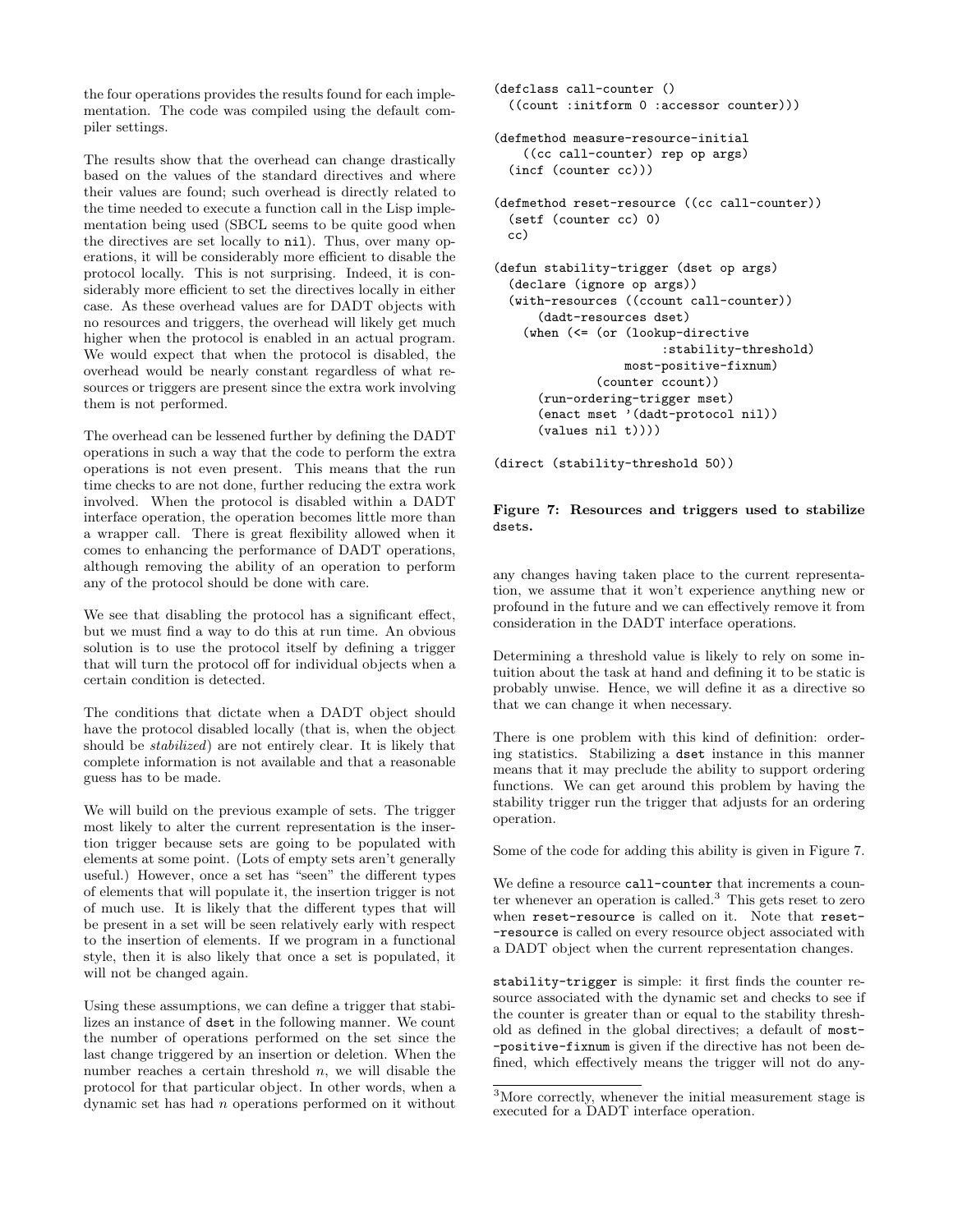```
(defun find-s-dset (file)
 (with-open-file (stream file)
    (let ((s (make-dset)))
      (ignore-errors
        (loop (insert-element s (read stream))))
      (filter s
            #'(lambda (e)
                (and (stringp e)
                     (member-p s (length e))))))))
(defun find-s-vanilla (file)
 (with-open-file (stream file)
    (let ((str-set (make-set 'associative-array
                             :test 'equal))
          (num-set (make-set 'associative-array
                              :test 'equalp)))
      (ignore-errors
        (loop
           for elem = (read stream)
           if (stringp elem)
             do (insert-element str-set elem)
           else
             do (insert-element num-set elem)))
```

```
(let ((tmp (make-set 'associative-array
                     :test 'equal)))
 (iterate-set str-set
             #'(lambda (e)
                 (when (member-p num-set
                                  (length e))
                   (insert-element tmp e))))
 tmp))))
```
Figure 8: Two programs to compute  $S$ . The first takes advantage of the dset implementation; the second uses a more traditional approach.

#### thing.

If the threshold has been reached, it first runs the trigger that adjusts the set in the event of an ordering operation being called. If the set supports ordering functions, then the representation will be adjusted to one that can support those operations before the set is stabilized. It calls enact, which takes a DADT object or class and sets the directives to that object or class as provided. In this case, the standard directives are set to nil. The function then returns indicating it has changed the current representation. In reality it hasn't done so, but it has turned off the protocol for the object, so further processing of triggers should be avoided.

The call to direct (which is actually a macro) sets directives at the global level; here we have chosen a stability threshold of 50. (The syntax for directives is analogous to specifications for declare, and enact and direct are similar to proclaim and declaim.)

To examine the efficacy of the stability trigger, we will write a simple program that does the following. Given a set D, find the subset S of D where  $S = \{s | s \in D, |s| \in D\}$ . For simplicity, we assume that  $D$  contains numbers and strings, and that the elements of D reside in a file.

Two versions of a program to compute  $S$  are given in Figure 8. The first uses dsets and the second uses a specific set representation.<sup>4</sup> In order to properly handle equality between numbers and strings, we must make a set for each type of element in the "vanilla" example, which results in more code. It also requires the user to specify two pieces of information about each set created: the kind of structure to use and how to test for equality.<sup>5</sup>

Under SBCL 1.0, find-s-dset takes approximately 45% longer than find-s-vanilla when the stability threshold values is set to 50 and  $|D| = 100000$ . This is reasonably close to what we might expect. Although slower, find-s- -dset is considerably shorter to write and arguably more "natural" in terms of computing with sets due to the presence of a filter function.

It should be noted that filter is not used in find-s-vanilla because it does not exist. filter is a DADT operation that does not call an actual interface operation; instead, it implements the algorithm directly (see Figure 6). In order for a "vanilla" filter function to exist, it would have to combine sets properly and the implementations that the DADT set uses do not provide these operations.

# 5. DISCUSSION

The approach of dynamic abstract data types is not meant to optimize the run time of production code — as the data clearly indicates — so much as it is a foray into optimizing developer time. The example program in Figure 8 shows that taking advantage of familiar and common situations means that some programs can be very simple to write and have acceptable performance.

Gabriel and Goldman [7] recently proposed the idea of conscientious software, asserting that software should aid in its installation and customization, as well as adapting to new situations. Dynamic ADTs provide a way to achieve part of this idea by allowing a program to observe the use of its data objects and employ the information gathered. This is done by introducing more unknowns to the program initially and specializing over time.

Filling in the unknowns means addressing them directly by using errors as a source of information. In our implementation, we have made a conscious effort to provide execution paths that can continue the running of the program using the Lisp restart system. This, in effect, means the program/run time can learn from its mistakes. Our current implementation is not very robust — it only learns from rudimentary situations — but we are working on detecting and handling more complex conditions in an intuitive manner.

Rinard [17] has asserted that flawed software has enormous value. The dset DADT adds further support to this claim by permitting a program to work in a familiar way even in

<sup>4</sup>The representation is taken from Gary King's CLcontainers package [9].

<sup>&</sup>lt;sup>5</sup>In fact, the equality test can affect the choice of structure. In this example, the user must know that the associative-array class uses a standard hash table as the underlying representation, so only one of the standard equality functions will work.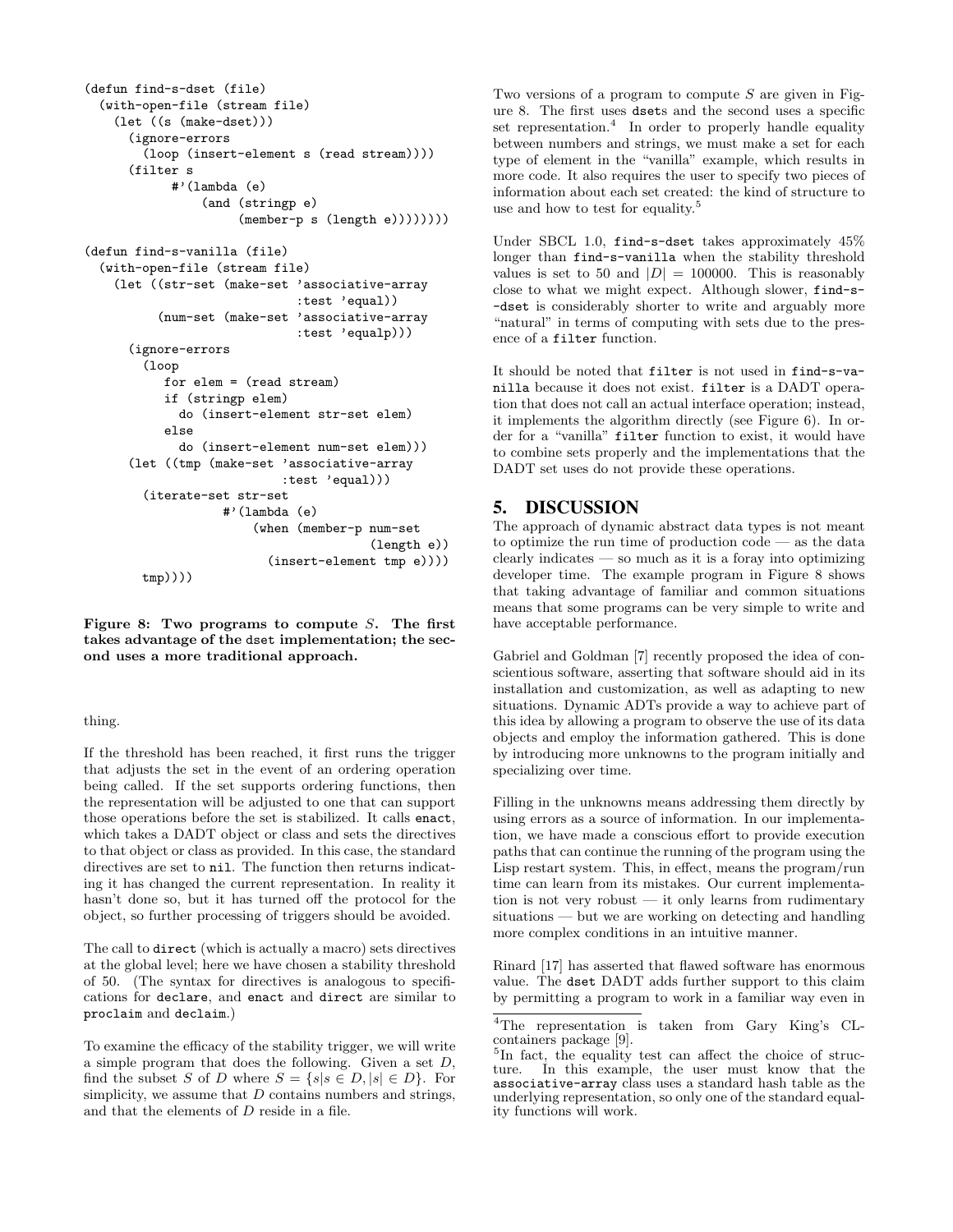the absence of complete information. Looking at the way dset works, one may notice that it allows for the incremental creation of a data structure suitable for some task without devising the particulars ahead of time. As we know more about the problem, the software "knows" more about the problem and helps the user deal with the complexity in a pragmatic and usable fashion. It doesn't necessarily solve every aspect of the problem, but it mitigates some of the labour involved in doing so by eschewing the notion of building one part before moving on to another.

Some of the techniques behind changing data representations for a single object can be found in the programming language SETL [19]. SETL is a programming language that focuses on the use of sets and uses a form of automatic data structure selection, but it does not change representations at run time. Instead, it uses static analysis by way of the compiler [18]. Development of SETL focused on determining efficient representations for sets based on what was stated in the program rather than what happened at run time. Low [12] also did work on techniques for choosing data representations automatically, but also did not focus much on dynamic aspects. SETL and Low's thesis provided some ideas for managing multiple data representations in the DADT protocol. Richardson [16] has investigated automatic changes in functional programs by program transformation. An analysis of multiple data representations within a computation can be found in [22]. A theoretical approach to extending data types with dynamic features can be found in [24].

To a limited extent, the "tables" of Symbolics Common Lisp are similar to  $DADTS$ .<sup>6</sup> Tables would change internal representation based on the options given when the table was created [1]. For example, a table with few elements that are tested with eq may result in faster lookups using an alist than a hash table. Changing representations primarily for performance reasons is more a function of the program than the data. Tables in Symbolics Common Lisp encompass some of the abilities of DADTs, but lack the dynamism afforded by extensible monitoring capabilities. Furthermore, Tables are an attempt to work across all programs on a specific data type whereas DADTs can be used to on multiple data types, at different stages of development, and offer the option to be disabled.

The KIDS [20] and DTRE [4] systems for semi-automatic program development and transformation contain some of the same ideas as the DADT protocol, although again they are more focused on writing static program specifications. The tuple space of Linda implementations provides for an opportunity to determine what data layout should be used for a given data set. [15] shows that this is possible, also through static analysis.

More recently, work has been done on adjusting programs while they are running. [10] looks at delaying code generation until load time. The results show that this must be done with care, but in some circumstances it can be beneficial. The ideas of using monitoring information to guide decisions are used to decide what parts of the code to optimize, similar to a just-in-time compiler. Acar's work on self-adjusting computation [2] looks at remembering parts of a computation such that changes to the input propagate through the computation without having to recompute everything. In both cases, past experiences are remembered in order to make use of them later.

Dynamic algorithm selection is demonstrated by the GNU MP library. Different algorithms for the same operation are used depending on the number of machine words the operands occupy and the nature of the operands [8]. Additionally, the parameters dictating when one algorithm is chosen over another are user-configurable at compile time. Each algorithm for a given operation performs the same task, but the efficiency is different for each one depending on the input. A prototyping tool for dynamic algorithm selection using reinforcement learning that works on pre-existing binaries is presented in [3] and demonstrates some of the same principles as dynamic ADTs.

In the future, it would be interesting to explore a dynamic ADT implementation of the sequences interface in Common Lisp. Using the profiling features of dynamic ADTs, it would be possible to help determine specialized representations for some sequences, such as specific dimensions for vectors. It may also be beneficial to combine unit tests with the profiling information to deduce some traits of the expected input. This would likely require the test suite to interact with the dynamic ADT in some fashion to prevent the accumulation of misleading data. (For example, the DADT may need to know if a test is supposed to pass or fail.)

We find that the dynamic abstract data type is a way of blurring the boundary between the programmer and the program in interesting ways. The tenets behind the DADT protocol were meant to mirror the basic workflow of program development: start with an idea and get something working so that the problems can be found and dealt with. In this sense, we took inspiration from the idea of flow put forth by Csikszentmihalyi [6], specifically that flow tends to be characterized by immediate feedback to one's actions. Looking for common occurrences in the use of certain constructs by the developer allows for some aspects of the program to be left unspecified meaning that fewer details are needed for such feedback to be given. This may end up simply delaying the inevitable, but the path taken may be more enjoyable.

# 6. CONCLUSION

We have outlined dynamic abstract data types, a construct and protocol for monitoring and altering data objects at run time that can make some programming tasks simpler by alleviating the need to specify certain details about a data object's structure; the overhead involved can be mitigated by reasonable heuristics. This was demonstrated by the implementation of an abstract data type for sets that restructures its instances based on how they are used. Additionally, it allows for the profiling of data in a manner analogous to profiling of code, which can be used to specialize the program. With the profiling data accessible at run time, it presents opportunities for dynamic optimization.

<sup>6</sup>According to Barry Margolin [14], the original design of tables involved changing the class of the table object, but this was found to be problematic. Instead, it was redesigned so that a slot in a hash table object contained the "actual" representation of the hash table.